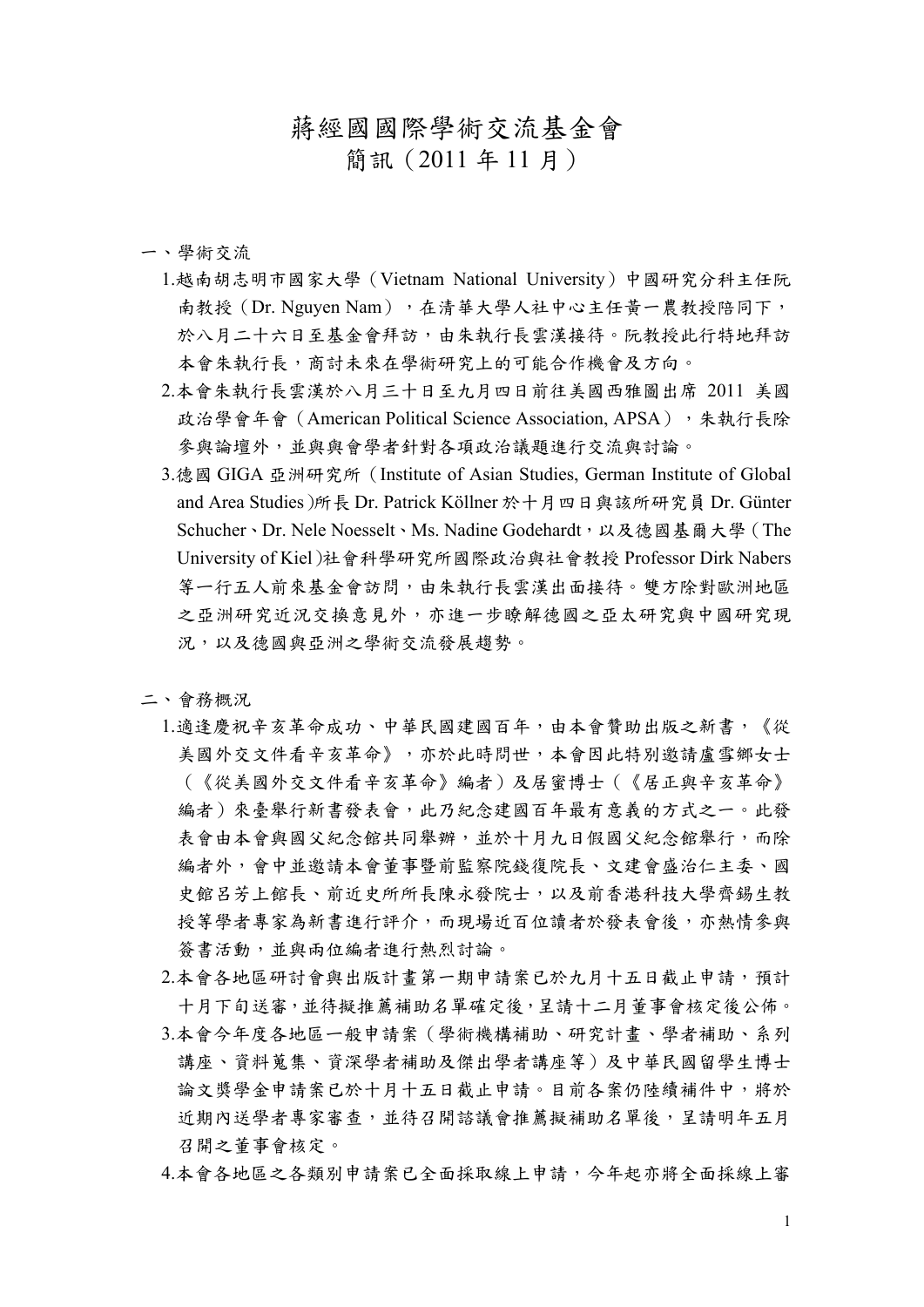查機制。

三、各項計畫補助

本會補助之各項計畫案,近期完成計畫或有相關出版品者如下:

- 1.中山大學社會學研究所王宏仁教授與荷蘭國際亞洲學研究所吳德榮教授共 同執行之出版計畫"Politics of Difference in Taiwan"已完成,並出版專書 Ngo, Tak-Wing and Hong-zen Wang (eds.), *Politics of Difference in Taiwan*, 213, Routledge, London and New York, 2011.
- 2.美國哥倫比亞大學出版社執行之出版計畫"Sacred Economics, by Michael J. Walsh"已完成,並出版專書 J. Walsh, Michael, *Sacred Economies: Buddhist Monasticism and Territoriality in Medieval China*, 237, Columbia University Press, New York, 2010.
- 3.美國芝加哥大學出版社執行之出版計畫"The Poetics of Repetition: Comparing English and Chinese Lyrical Poetry, by Cecile Sun"已完成, 並出版專書 Sun, Cecile Chu-chin, *The Poetics of Repetition in English and Chinese Lyric Poetry*, 283, University of Chicago Press, Chicago, 2011.
- 4.美國普林斯頓大學出版社執行之出版計畫"Yellow: A Short History of Racial Thinking, by Michael Keevak"已完成,並出版專書 Keevak, Michael, *Becoming Yellow: A Short History of Racial Thinking*, 219, Princeton University Press, Princeton, 2011.
- 5.美國巴爾德研究所執行之出版計畫"Cloisonne: Chinese Enamels from the Ming and Qing Dynasties"已完成, 並出版專書 Quette, Béatrice (ed.), *Cloisonné: Chinese Enamels from the Yuan, Ming, and Qing Dynasties*, 337, Bard Center, New York, 2011.

## 蔣經國國際學術交流基金會獎助計畫 2011-2012 申請需知

- 獎助範圍:中華文化研究、華人社會研究及台灣研究。
- 申請條件:國內外研究教學機構(國內地區必須具備國際合作)。
- 開放地區:國內、美洲、歐洲及亞太地區。
- 補助類別:學術機構補助、研究計畫、資料蒐集、研討會、編著出版、 資深學者補助等。

美洲、歐洲和亞太地區另提供博士論文撰寫獎學金。